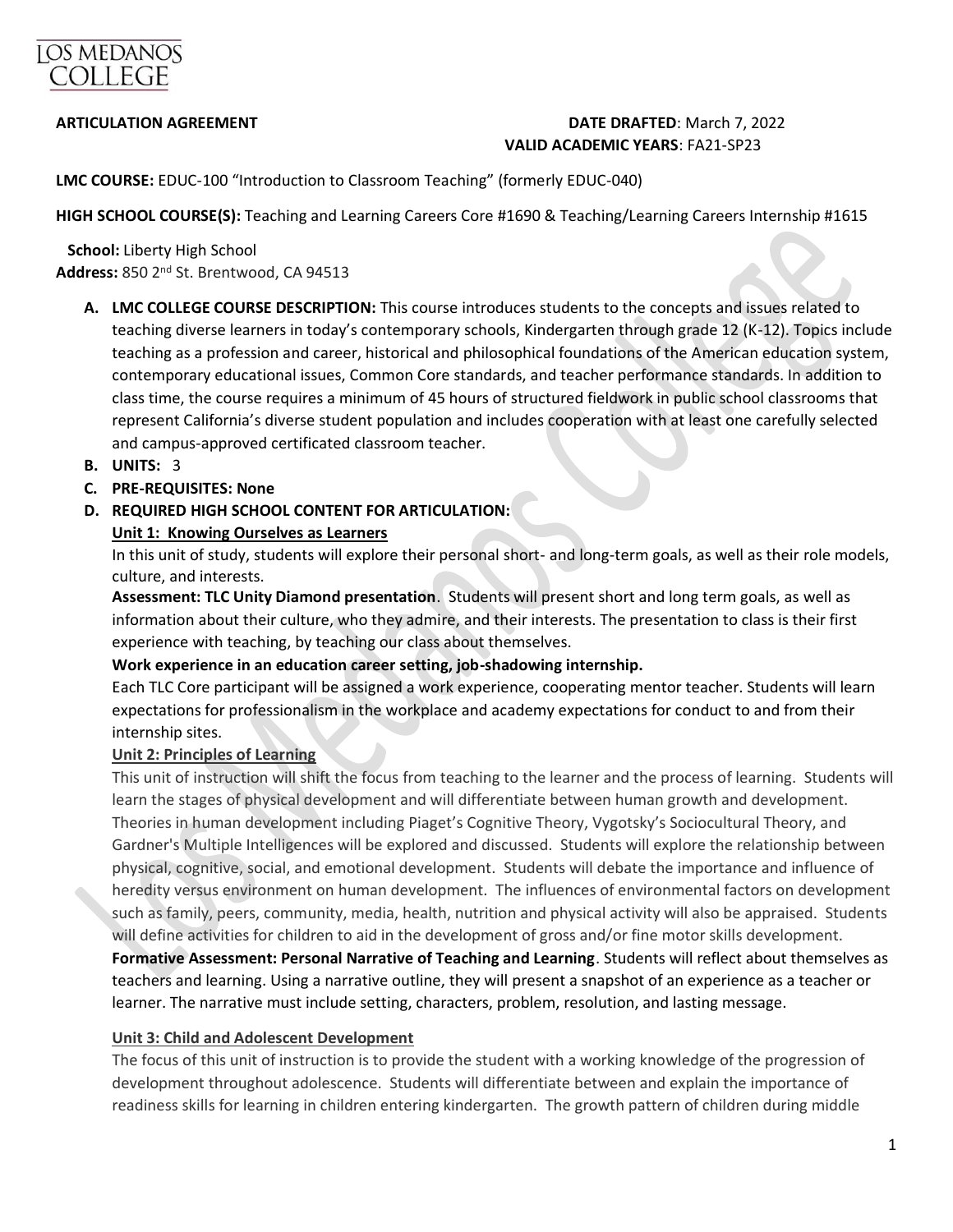school will be analyzed. Building on the foundational knowledge of growth and development from Unit 3, students will begin to investigate the importance of social-emotional development in children. To this end, the significance of peer relationships, family relationships, self-confidence, and moral development will be examined. Students will explore physical growth and development, cognitive development, social-emotional development, and moral development in pre-adolescents/pre-teens (children ages 10-12). **Assessment: Work Experience Lab Journal** Over the course of the school year, students will observe and respond to journal prompts requiring them to apply principles of childhood-adolescent learning and development.

#### **Unit 4: Careers in Education**

In this unit of instruction, students will be introduced to the educational and professional requisites for becoming a teacher and the responsibilities of professional educators. The function of administrative and professional support services such as: school and career counselors, psychologists, and speech-language therapists will be explored. Students will analyze the challenges related to the teaching profession and discuss ways in which teachers meet them. Students will examine the factors that influence school employment and teaching salaries and demonstrate an understanding of regional salary and benefit matrices. Students will identify and describe the characteristics of an effective teacher. Various types of classroom structures and educational settings will be evaluated and compared, and students will discuss various types of educational models.

**Formative Assessment: Career Path to Teaching**. Following teacher lectures, video presentations, review of handouts, and staff interviews, students will create an education career plan which includes all of the educational and experiential steps need to become a professional educator. Students must work in groups to read and reflect on the current teacher shortage, creating a presentation to recruit educators into the profession.

#### **Unit 5: Schools in Society**

This unit of instruction opens with a review of education in a historical context and the evolution of teaching as a profession. Students will discuss the relationship and influence of local culture and beliefs on education past and present. The American Progressive Period will be discussed with a focus on the effects of: Industrial Revolution, Women's Suffrage Movement, European immigration, and segregation on the education system of the time. The effects of the Civil rights movement on American education will be assessed and students will discuss ways in which this movement resulted in improved conditions and educational opportunities for particular groups. The contributions of key figures in early education reform will be studied and students will evaluate the influence of the historically relevant reform on the modern-day education system. The roots of formal curriculum will be analyzed, and students will identify the drawbacks and evaluate the merits of standardized curriculum. Students will also examine key pieces of legislation that changed the face of education such as the *Elementary and Secondary Education Act of 1965*, the *Equal Opportunity in Education Act of 1972*, and the *Education for All Handicapped Children Act of 1975*.

**Formative Assessment: The Informational Interview**. Students will select an educator community and conduct an informational interview with the purpose of learning how the teacher, administrator, college educator, counselor, speech pathologist, credentialed librarian, and/or school psychologist became interested in the field, what is most challenging and rewarding about their work, and what aptitudes/skills are required to be successful in their professional position. Prior to the interview, students will create and submit a list of interview questions to the teacher, for review. The student will compare and contrast the responses from their interview subject with the suggestions from text and other course resources and readings.

#### **Unit 6: Principles of Teaching**

The focus of this unit of instruction is on the art of teaching. Students will begin to complete their teacher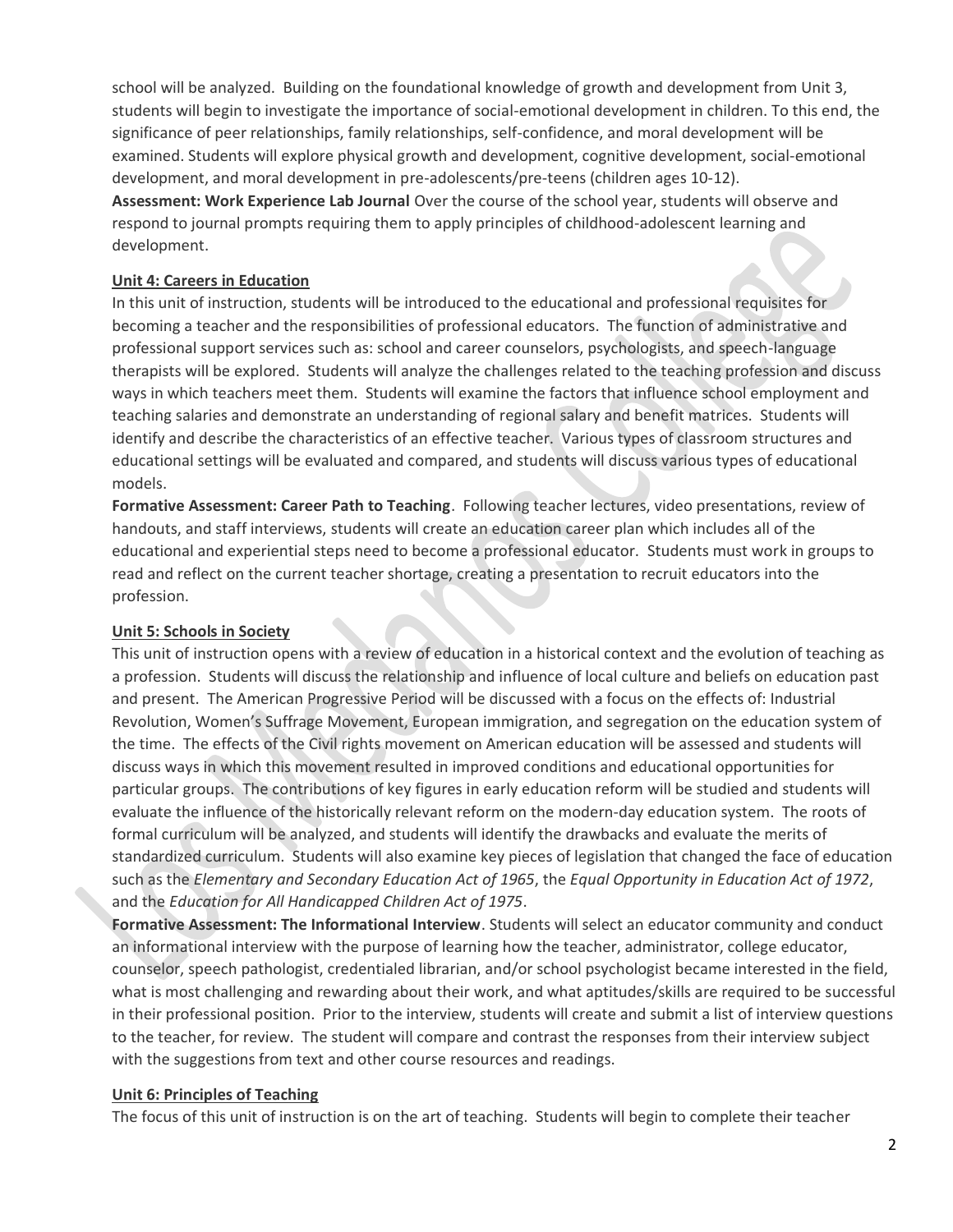observation requirement in this unit of instruction. Students will study and work on the development of teaching strategies and skills. Emphasis is placed on learning styles including: visual, auditory, and kinesthetictactile learning styles, and how to create lesson plans that incorporate teaching strategies that address all styles of learning. Various teaching styles will be explored and students will assess various situations to determine and select appropriate teaching style(s) for given scenarios. Students will be taught to look beyond letter grades to assess potential in their own students.

**Assessment: Multiple Intelligence Activity** Students will complete a personal, multiple intelligences inventory. Students will create a multiple intelligences lesson plan that brings in at least four of the eight intelligences. Students will implement their approved activities at their training site and create an oral and written presentation to present to their classmates describing the activity and their experience implementing it.

## **Unit 7: Classroom Management**

In this unit of instruction students will analyze the role of a teacher in creating an organized classroom environment through the use of effective classroom management strategies. Emphasis will be placed on preventive approaches and effective strategies for dealing with behavioral issues will be discussed as well. Students will learn and identify the merits and disadvantages of methods used in teaching to keep students involved in the learning process including the following management styles: authoritarian, permissive, and authoritative. Students will develop behavior management plans including rules and procedures to enhance the learning environment and to minimize behavior problems. Students will apply classroom management principles to classroom activities through the implementation of classroom activities with elementary school aged children. Students will learn strategies to create/stage a stimulating learning environment via classroom arrangement and the addition of objects and materials to capture student interest. Students will learn how to develop a sense of community and personal accountability among elementary school aged children. **Formative Assessment: Planning the Learning Environment** Based on teacher instruction, text, handouts, and video presentation the students will design age-appropriate indoor and outdoor learning environments and materials including: lecture notes, visual aids, details on space requirements, and pertinent safety requirements.

#### **Unit 8: Lesson Plan Development**

This unit of instruction will prepare the student to prepare and deliver effective lesson plans. The components of a lesson plan will be explored in detail and the purpose and value of each component will be appraised. Students will analyze the content and organization of state educational standards. Students will compare and contrast various curricula for the same course and draw conclusions about the effectiveness of each. Students will discuss the relationship and differences between instructional units and course plans. The importance and purpose of goals and objectives will be learned and students will practice writing each.

**Formative Assessment: The Lesson Planning Part 1**- Based on teacher instruction, text, and handouts, and using the State of California Department of Education Common Core State.

Standards and the updated Bloom's Learning Taxonomy, students will develop a 10 minute lesson plan based on a pre-approved theme which incorporates strategies to support various learning styles. Part 2- Upon instructor's approval of the lesson plan, students will implement their lesson by presenting it to a group of children. Students must demonstrate the ability to engage the children, complete the lesson plan in the allotted time, and check for understanding.

# **Unit 9: Anti-Bias Curriculum and Cultural Diversity**

This unit of instruction will help to prepare students to offer a rich learning environment that addresses cultural and linguistic diversity. Students will learn the concept of "cultural competence" which is necessary to understand the influence and importance of children's: home language, cultural beliefs, and practices. Emphasis will be placed on teaching students how to understand the importance of family involvement and influence.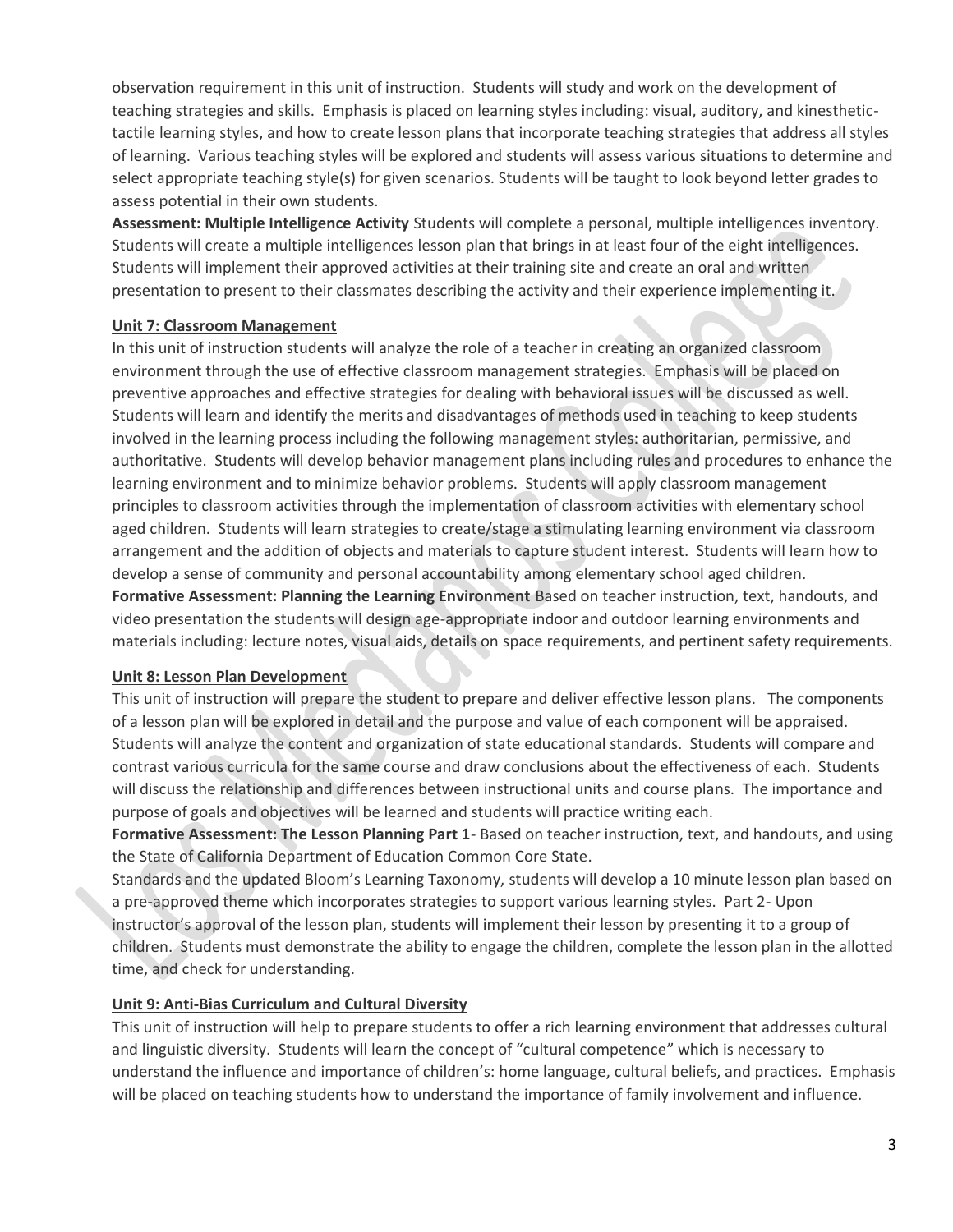**Formative Assessment: Cultural Competence:** Students will participate in a "cultural quest" activity to share and present cultural knowledge.

# **Unit 10: Supporting the Learning Process**

This unit of instruction will familiarize students with the methods and equipment used in managing the classroom environment. Students will use technology to create learning centers and implement assessment strategies to create assessment instruments to evaluate student learning and acquisition of skills. Students will create and utilize visual aids in lesson plan implementation.

**Formative Assessment: Teaching Materials:** Based on teacher presentation and student evaluation of acceptable and inadequate exemplars, students will create various visual aids which are appropriate for a given age group (to be determined by teacher). Students must demonstrate the ability to synthesize a number of concepts through this process including knowledge of learning styles and an awareness of the group's level of cognitive and socio-emotional development. Options may include bulletin boards, charts, posters, puzzles, or games. The products of this assignment will be evaluated on attractiveness of appearance, effectiveness of purpose, and appropriateness of content with regard to the age group it is intended for.

# **E. REQUIRED COMPETENCIES (PERFORMANCE OBJECTIVES) FOR ARTICULATION:**

**1)** Develop an appropriate educational and experience plan which can lead to obtaining employment within a field related to working with school age children. (PSLO 1).

**2)** Identify the social/emotional needs of individual children utilizing the theories of Maslow, Erikson and Kohlberg and plan appropriate guidance strategies that support children's social/emotional development. (PSLO 2)

**3)** Create and implement developmentally and culturally appropriate lesson plans that meet the differentiated needs and abilities of school-age children across the domains of development (social/emotional, physical and cognitive). (PSLO 2, 3)

**4)** Describe and explain how play contributes to learning across each domain of development (social/emotional, physical and cognitive. (PSLO 2)

# **F. METHODS FOR END OF COURSE ASSESSMENT:**

# **LHS Final:** Portfolio

**Description of Topic**: Students create and organize a portfolio showcasing the internship experience, leadership skills, collection of assignments, certificates earned, evaluations, and other evidence of course work **Content:** Students will have been collecting and saving all assignments and projects in Canvas LMS and digital portfolio. This is a compilation of all major assignments from the entire course pathway. The capstone portfolio project may include, but is not limited to:

- Digital Portfolio Introduction
- Education/Career Plan
- **Letter to Mentor Teacher**
- Letters of Recommendation from mentor teacher/employer
- Current Events in Education News Articles
- Professional Resume
- Mock Job Fair Interviews
- Personal Narrative of Teaching/Learning Presentation
- Informational Interview Report
- Education Career Presentation
- California Standards for the Teaching Profession Presentation
- Famous Educator Infographic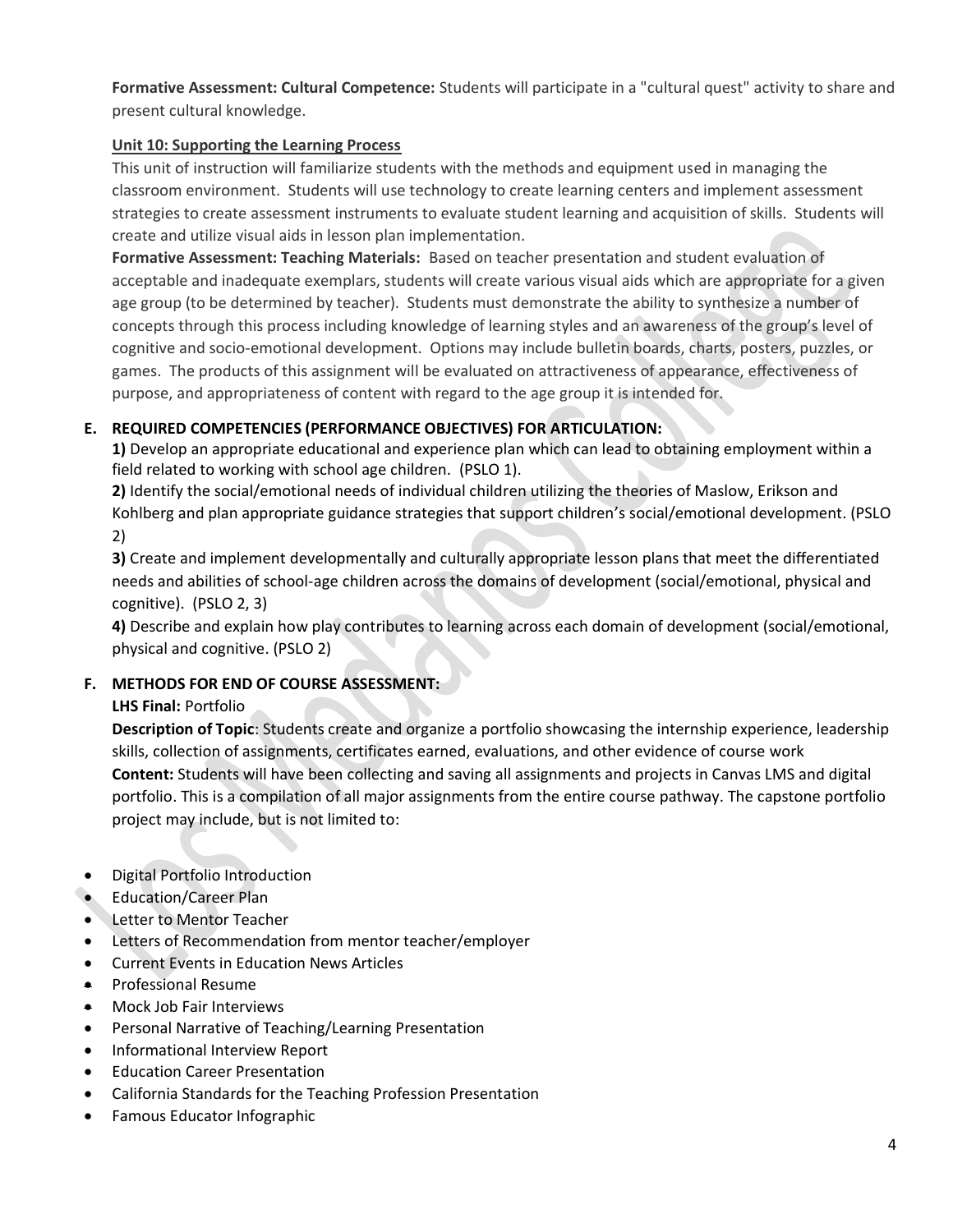- Journal writing from TLC Internship
- Classroom Observations from TLC Core
- Educational Philosophy Statement
- Lesson Plan #1 with Multiple Intelligences Rationale
- Lesson Plan #2 with California Standards for the Teaching Profession Rationale
- Lesson Plan #3 with Common Core State Standards Rationale
- Photos and Video of Teaching
	- **Core Knowledge and Skills: Organization and creativity**

**Outcome:** A digital portfolio that offers evidence through assessment and evaluation of skills and knowledge competency as contained in the anchor standards, pathway standards, and performance indicator.

# **F. TEXTBOOKS OR OTHER SUPPORTING MATERIALS & RESOURCES**

- 'The Developing Child', Holly Brisbane, McGraw Hill, 2016
- 'Yardsticks', Chip Wood, Northeast Foundation for Children, Third Edition, 2007
- 'The First Days of School: How to Be an Effective Teacher', Henry K. Wong, Henry K. Wong Pub., Revised Edition, 2001
- 'The 7 Habits of Highly Effective Teachers', Sean Covey, Touchstone, 2014
- Experiencing Education, South Carolina Teacher Cadet Program, SCTCP, 1999, <https://www.teachercadets.com/>
- Common Core State Standards, California Department of Education,<http://www.cde.ca.gov/re/cc/>
- National Association for the Education of Young Children, NAEYC,<http://www.naeyc.org/ethics>
- California Educator Credentialing Examinations, CCTC,<http://www.ctcexams.nesinc.com/>
- Beginning Teacher Support & Assessment, State of California,<http://www.btsa.ca.gov/>
- California Department of Education, CDE, [www.cde.ca.gov](http://www.cde.ca.gov/)
- Educators Rising, Phi Delta Kappa International,<https://educatorsrising.org/>
- OTHER SOURCES: TLC Core Lab Journal, Karen Cailotto, 2015, Observation journal prompts, <https://www.dropbox.com/s/i0tgryau8ae68p3/TLC.JOURNAL.pdf>

# **G. PROCEDURES AND/OR CRITERIA FOR COURSE ARTICULATION:**

*(all of the following must be met)*

- 1. Students **must apply** to Los Medanos College and register in **CATEMA** in order to receive credit recommendations by their high school teacher.
- 2. Students **must be recommended** for credit by their high/adult ed. schoolteacher in **CATEMA.** *Teachers recommend credit at their discretion.*
- 3. Students **must complete** Teaching and Learning Careers Core #1690 & Teaching/Learning Careers Internship #1615 at Liberty High School with an overall grade of "B" or better. *High school/Adult Ed. teachers will enter this grade in CATEMA.*
- 4. Students **must earn** a "B" or better on the agreed upon college/high school final exam procedure. *High school/Adult Ed. teachers will enter this exam grade in CATEMA.*
- 5. Articulated college credit may only be recommended by the high school teacher and received by the student **within the academic year** in which it was earned.
- 6. Upon completion of the above, the student will receive on his/her LMC and CCCCD (California Community College District) transcript the units of credit for LMC's **EDUC-100 "Introduction to Classroom Teaching"** course.
- 7. College transcripts will reflect the **FINAL EXAM GRADE** earned and will be notated as \*Credit by Exam.